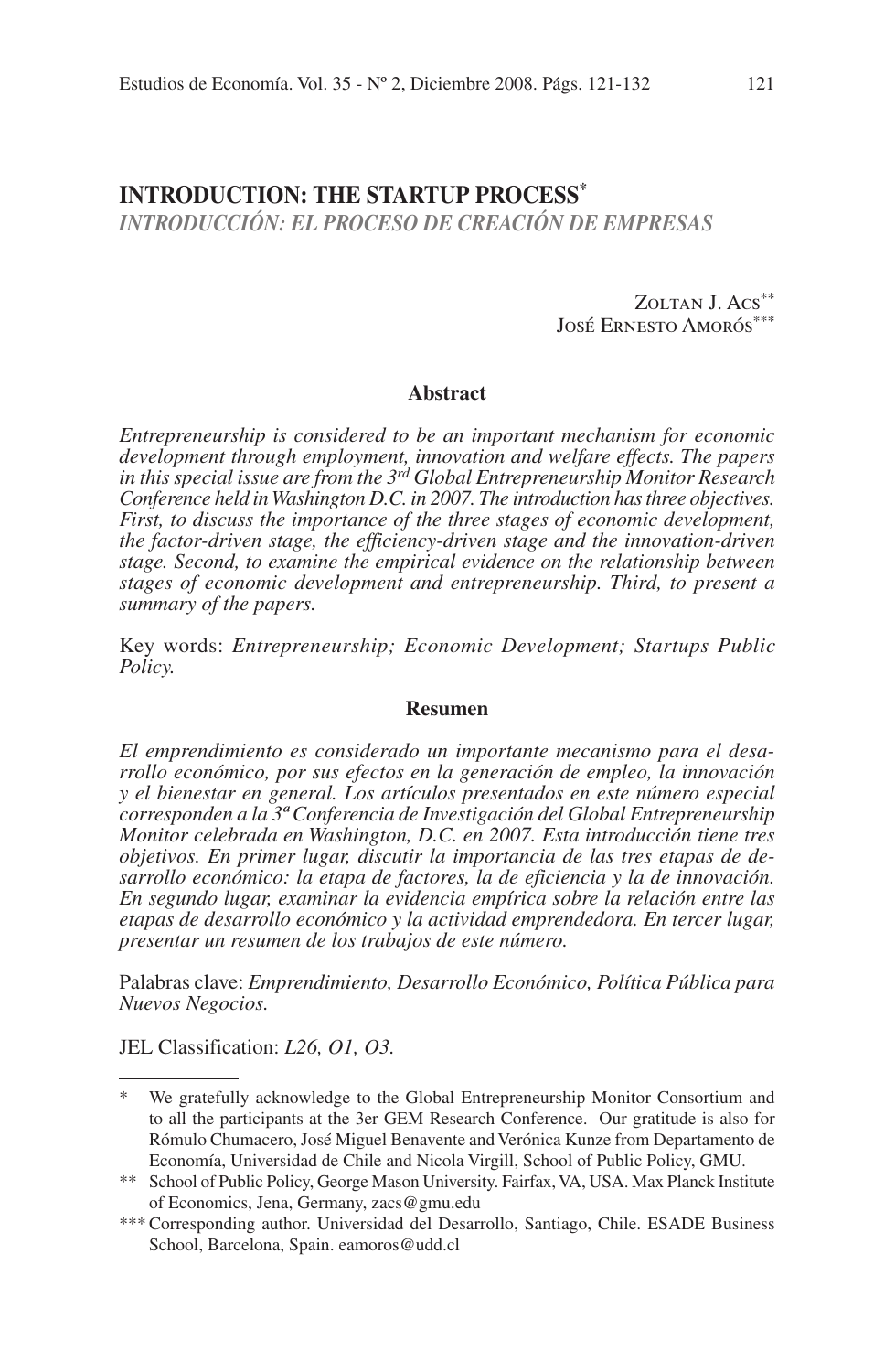# **I. Introduction**

How is entrepreneurship good for economic development? This question would seem to have a simple answer: Entrepreneurs create new businesses, and new businesses in turn create jobs, intensify competition, and may even increase productivity through technological change. High measured levels of entrepreneurship will thus translate directly into high levels of innovation, employment and development (Schumpeter, 1934; Baumol, 2002; Acs and Audretsch, 1988). However, the reality is more complicated. If, by "entrepreneurship", one allows inclusion of any type of informal self-employment, then high levels of entrepreneurship may actually mean either that there are substantial bureaucratic barriers to formally creating a new business, or simply that the economy is creating too conventional few wage-earning job opportunities (Acs, Desai and Klapper, 2008). Under these circumstances, we might reasonably hypothesize that high levels of "entrepreneurship" would correlate with slow economic growth and lagging development.

The dynamics of the startup process can be vastly different depending on institutional context and level of economic development (Acemoglu, Agion and Zilibotti, 2007). There are considerable differences across countries in the orientation of entrepreneurial activities to high potential startups (Autio, 2007). The nature and structure of entrepreneurial activities varies across countries as reflected by, for example, the relative volumes of necessity and opportunity entrepreneurship. Acs and Varga (2005) studied 11 countries and found that opportunity entrepreneurship has a positive significant effect on economic development, whereas necessity entrepreneurship has no effect.

The environment shaping the economy affects the dynamics of entrepreneurship within any given country. This environment is marked by interdependencies between economic development and institutions, which affect other characteristics such as quality of governance, access to capital and other resources, and the perceptions of entrepreneurs. Institutions are critical determinants of economic behavior (North, 1990) and economic transactions(Williamson, 1998) in general, and they can impose direct and indirect effects on both the supply and demand of entrepreneurs. Therefore, if one is interested in studying entrepreneurship within or across countries, the broad nexus between entrepreneurship, economic development and institutions is a critical area of inquiry. This nexus is especially important in helping understand why the relative contributions of entrepreneurship can vary significantly across countries and regions.

Understanding this nexus is crucial to gain insight into what can work for economic development. This is for two reasons. First, the international economic development community has learned that a one-size-fits-all approach simply does not work (Easterly, 2001). Second, economic importance attributed to "the entrepreneur" and concurrent policy interest in his/her activities has exploded in recent years. This combination suggests that public policy needs to be informed by the dynamics of entrepreneurship and economic development, as well as relevant local institutional conditions and context-specific variables. One aspect of this institutional structure is now it affects the startup process especially in developing countries.

The articles in this special issue represent papers presented at the 3rd Global Entrepreneurship Monitor (GEM) research conference. The first conference in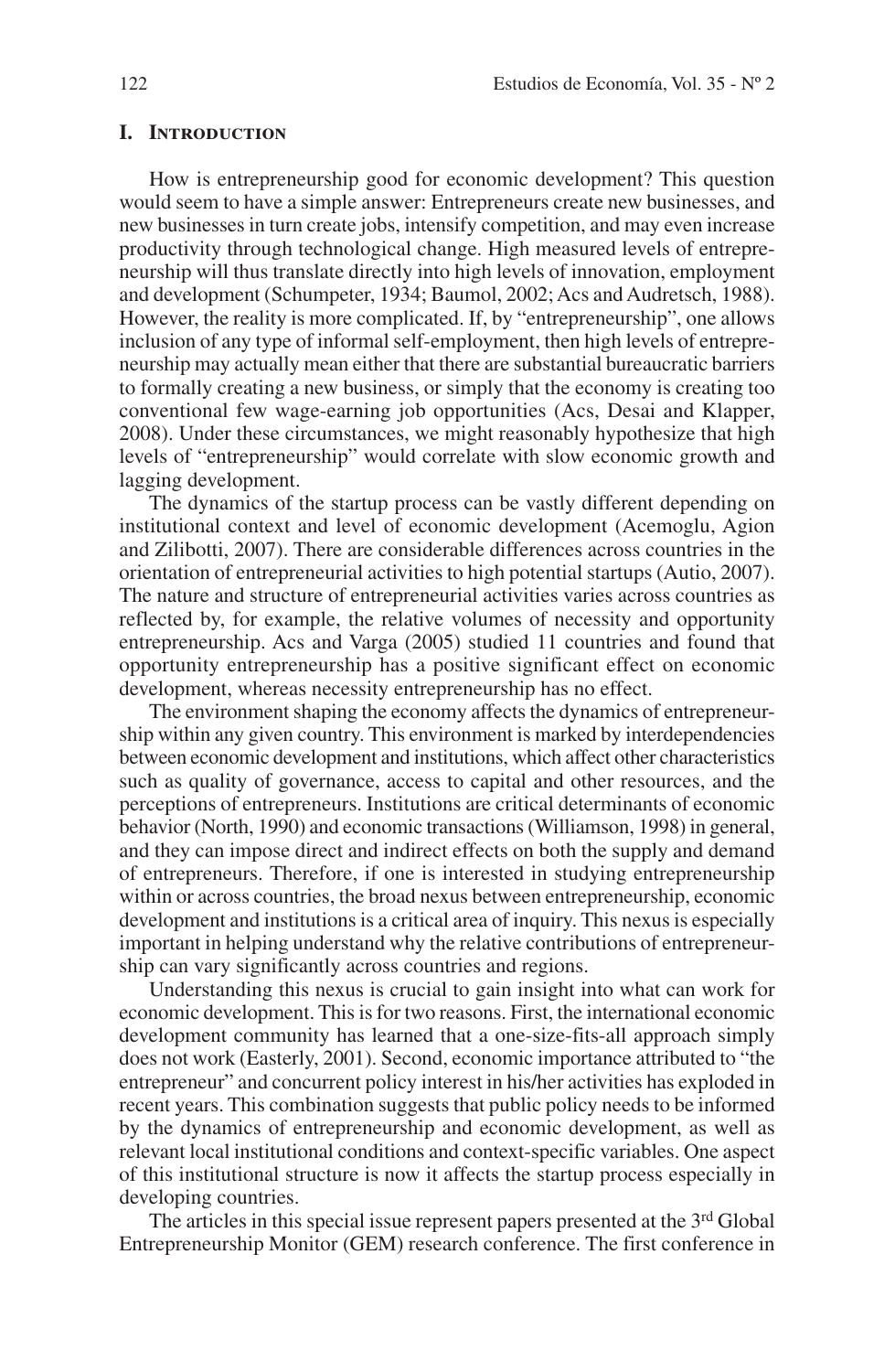Berlin, Germany focused on variation in entrepreneurial activity in developed countries (Sternberg and Wennekers, 2005), while the second conference in Budapest, Hungary expanded the focus to transition countries (Acs and Szerb, 2006). The third conference in Washington D.C organized by George Mason University and Babson College, and expanded the focus to developing countries. It was dedicated to the nexus between entrepreneurship, economic development and institutions in the global economy. The next section outlines the relationship between economic development and globalization. Section III focuses on the relationship between entrepreneurship and economic development. Section IV summarizes the papers in the special issue and the concluding section examines the policy implications.

# **II. Economic Development and Globalization**

Porter (1990) and Porter *et al.* (2002) define competitiveness according to country economic development, distinguishing three specific stages: (1) *factordriven stage*, *(2) efficiency-driven stage and (3) innovation-driven stage*; and two transitions between these stages*.* Countries in the *factor-driven stage* compete through low cost efficiencies in the production of commodities or low valueadded products. The first stage is marked with high rates of non-agricultural self-employment. Sole proprietorships –i.e. the self-employed– probably account for most small manufacturing firms and service firms. Almost all economies experience this stage. These countries neither create knowledge for innovation nor use knowledge for exporting.

To move into the second stage, the *efficiency-driven stage*, countries must increase their production efficiency and educate the workforce to be able to adapt in the subsequent technological development phase. To compete in this second stage, countries must have efficient productive practices on large markets, which allow companies to exploit economies of scale. Industries in this stage are manufacturers or provide basic services (Syrquin, 1988). The *efficiency-driven stage* is marked by decreasing rates of self-employment. There are several reasons to expect entrepreneurial activity will decrease as economies become more developed (Kuznets, 1966; Schultz, 1988).<sup>1</sup> If we assume individuals have different endowments of managerial ability, then as an economy becomes wealthier the average firm size should increase as better managers run the companies. Average firm size is an increasing function of the wealth of the economy if capital and labor substitute. When capital and labor are substitutes, an increase in the capital stock increases returns from working and lowers returns from managing.

In other words, marginal managers find they can earn more money when employed by somebody else. In this model of economic development, increases in the capital stock (either through private enterprise, direct foreign investment, or government ownership) will increase returns to wage work relative to entrepreneurial activity. In this model, the relationship between entrepreneurial

<sup>&</sup>lt;sup>1</sup> Kuznets observed the tendency for the self-employment rate to decline with economic development.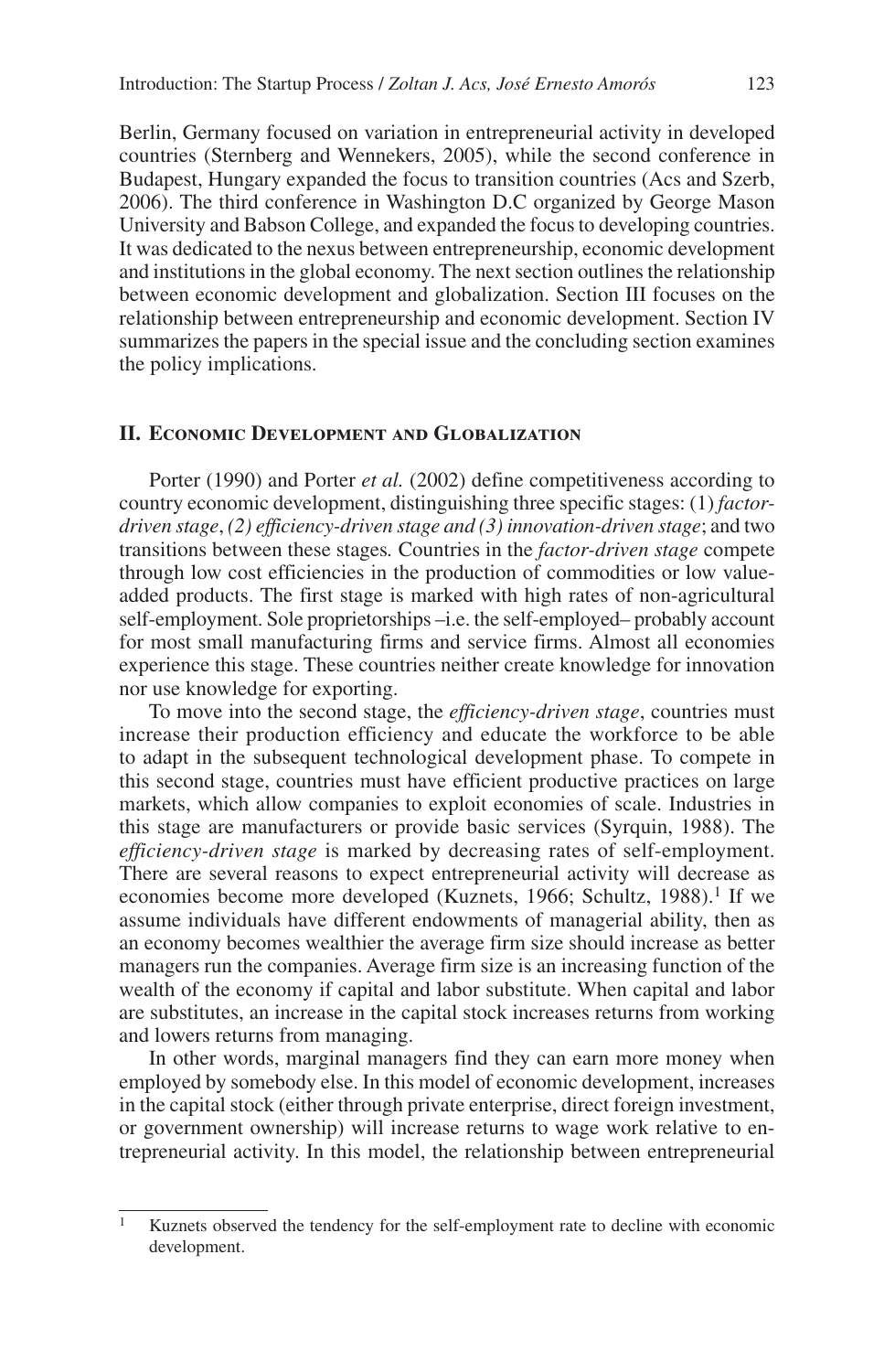activity and economic development would be negative. That is:As the economy becomes more developed we should find less people pursuing entrepreneurial activity.2

The *innovation-driven stage* is marked by an increase in entrepreneurial activity. For over a century there has been a trend in economic activity, exhibited in virtually every developed industrialized country, away from small firms and towardslarger organizations. It was, therefore, particularly striking when a series of studies identified this trend had not only ceased sometime during the mid 1970s, but had actually begun to reverse itself (Blau, 1987; Evans and Leighton, 1989). More recent studies have confirmed this result for most developed countries in the 1970 and 1980s (Acs, Audretsch and Evans, 1994). The empirical evidence clearly shows that firm size distribution in developed countries began to shift away from larger corporations and towards entrepreneurial activity.

There are three reasons entrepreneurial activity rises in the final stage of economic activity. First, the *innovation-driven stage* is marked by decreases in the share of manufacturing in the economy. Virtually all industrialized market economies experienced a decline in manufacturing over the last thirty years. The business service sector expanded relative to manufacturing. Service firms are smaller on average than manufacturing firms, therefore, economy wide average firm size may decline. Moreover, service firms provide more opportunities for entrepreneurship. This is clearly the case in the United States, as well as in several EU countries including Germany and Sweden.

Second, technological change during the postwar period has been biased towards industries in which entrepreneurial activity is important (Jorgenson, 2001). Improvements in information technologies such as telecommunications may increase returns to entrepreneurship. Express mail services, photocopying services, personal computers, the internet, web services and mobile phones services make it less expensive and less time consuming for geographically separate individuals to exchange information. One aspect of the startup process is the source of knowledge for new firms. Contemporary theories of entrepreneurship generally focus on the recognition of opportunities and the decision to exploit them. Although the entrepreneurship literature treats opportunities as exogenous, the prevailing theory of economic growth suggests they are endogenous.Acs *et al*. (2006) advance the microeconomic foundations of endogenous growth theory by developing a knowledge spillover theory of entrepreneurship. Knowledge created endogenously results in knowledge spillovers, which allow entrepreneurs to identify and exploit opportunities (Acs, Audretsch and Feldman, 1994; Aitken, Hanson and Harrison, 1997).

Third, Aquilina, Klump and Pietrobelli (2006) have come to the conclusion that a high value of the elasticity of factor substitution does not only lead to

<sup>&</sup>lt;sup>2</sup> There are other, more simplistic, explanations for why entrepreneurial activity may decline as economies develop. Improvements in the economy's infrastructure such as transportation, telecommunications, and credit markets probably increase the advantages of larger firms over smaller firms. Improvements in transportation and telecommunications make it cheaper to distribute goods and services over larger areas. Assuming there are scale economies up to a point, better distribution systems enable firmsto operate larger production units that can serve larger markets.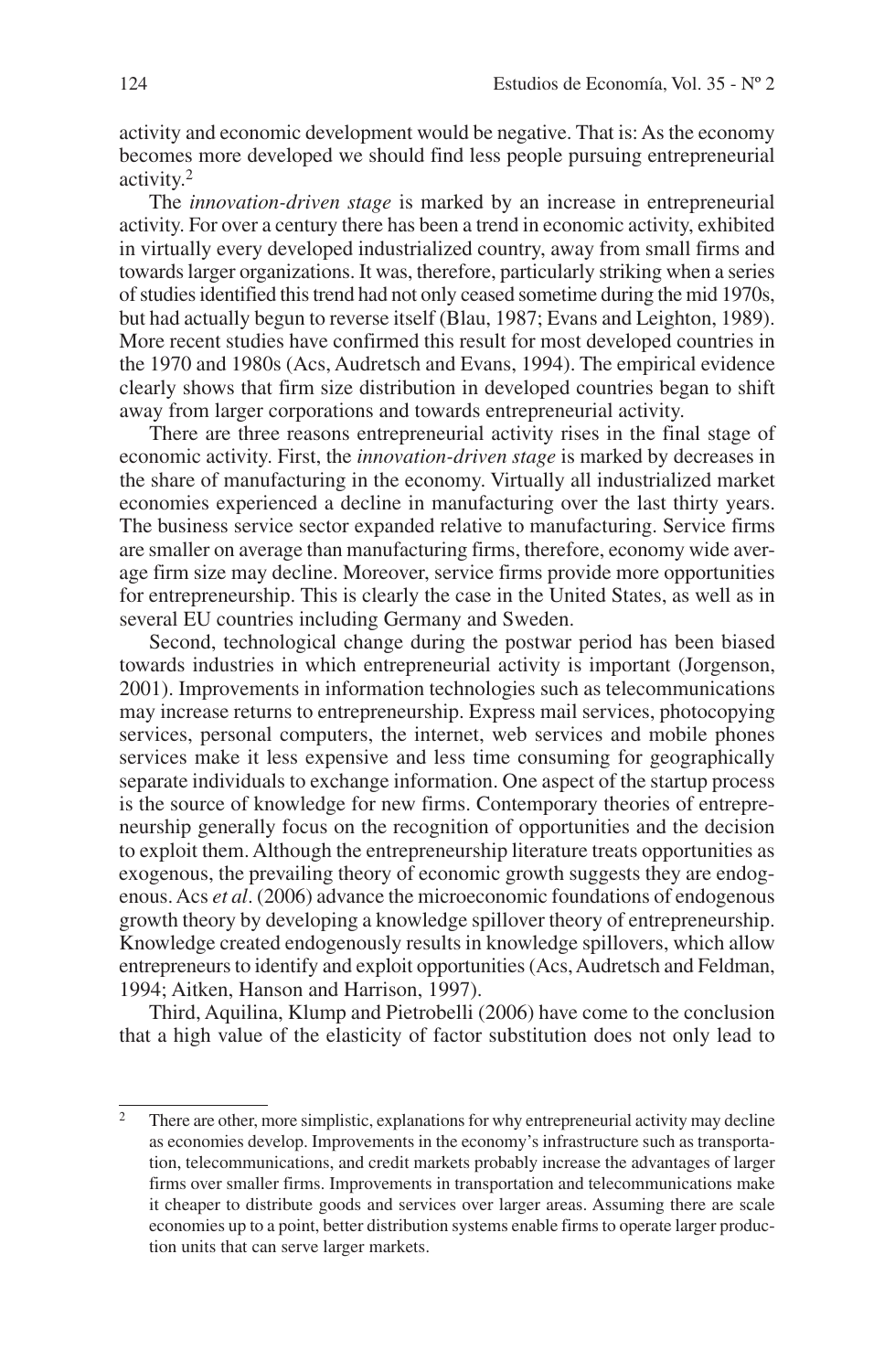more per capita capital, but makes it at the same time easier for an individual to become an entrepreneur if the aggregate elasticity of substitution is also negative. In an economy characterized by higher values of the aggregate elasticity of substitution, we should expect a higher level of development, more entrepreneurs and smaller firms.

In recent years, economists have come to recognize the input-completing and gap-filling capacities of potential entrepreneurial activity in innovation and growth, and the significant contribution of innovation and growth to prosperity and economic welfare (Acs and Armington, 2006; Schramm, 2006; Audretsch, 2007). Therefore, while most developed countries are in the *innovation-driven stage,* most developing economies including Brazil, Russia, India and China, (BRIC countries), are in the *efficiency-driven stage*. In addition to differences in the nature of competition across stages, there are also differences in the degree of integration of countries into the world economy. In particular, since innovation contributes to competitive advantage in foreign markets (Roper and Love, 2002; Sterlacchini, 1999; Wakelin, 1998), developed economies are better integrated globally (UNCTAD, 2006) and tend to have higher levels of export-oriented entrepreneurship than developing economies (De Clercq *et al*., 2008). In order for economies to move into the *innovation-driven stage,* it is necessary for them to develop environmental conditions conducive to entrepreneurship*.* Several countries have achieved this in the past decade including Korea, Ireland, Israel, and Taiwan to name few (Acs *et al*., 2007).

### **III. Startup Data and Economic Development**

The Global Entrepreneurship Monitor (GEM) research program is an annual assessment of the national level of entrepreneurial activity. Initiated in 1999 with 10 countries, expanded to 21 in the year 2000 and over 60 countries in 2008, the program covers both developed and developing countries. The research program, based on a harmonized assessment of the level of national entrepreneurial activity for all participating countries, involves exploration of the role of entrepreneurship in national economic growth. Representative samples of randomly selected adults, ranging in size from 1,000 to almost 27,000 individuals, are surveyed annually in each participating country to provide harmonized measures of the prevalence of entrepreneurial activity. There is, further, a wealth of national features and characteristics associated with entrepreneurial activity.3

The GEM model serves as a vehicle to interpret both the data collection process and provide a framework for theory and policy. In the early days of GEM, the conceptual model including various Entrepreneurial Framework Conditions (EFCs) was developed. These EFCs indicate various conditions in which entrepreneurship is likely to flourish. It includes aspects such as access to finance, existence of government support policies for entrepreneurship, presence of entrepreneurship-specific training and education, and access to and transfer of R&D and technology (Levie and Autio, 2008).

<sup>&</sup>lt;sup>3</sup> For more information on GEM and all GEM reports please go to: www.gemcomnsortium.org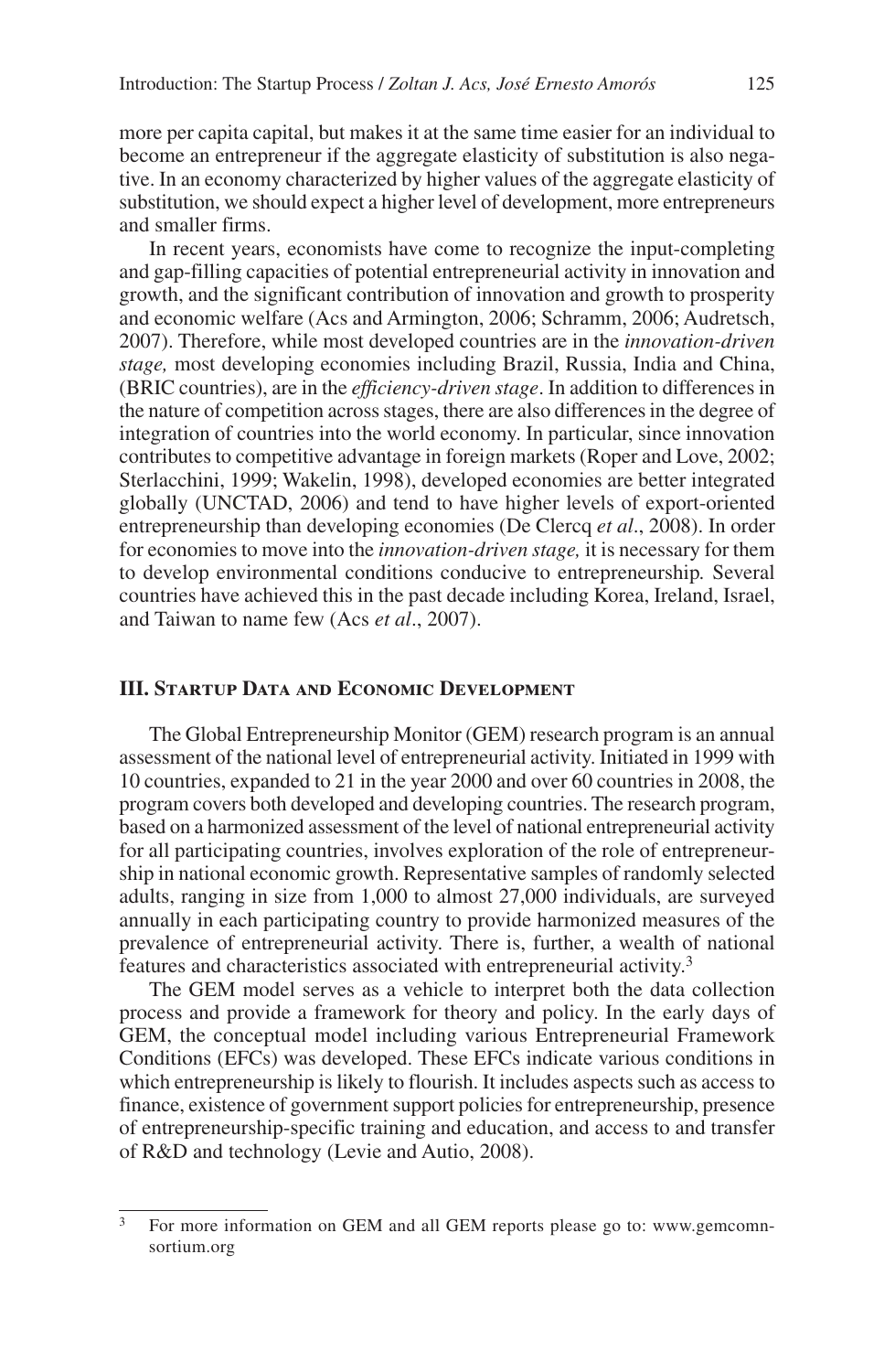The GEM project is unique in that while all countries collect official data on self- employment, the size distribution of firms, census data on all or most plants and firms, firm and plant entry, almost none of these registry sources are comparable across countries, even developed countries. Official data sources differ in the way they define when an establishment enters a file, when it leaves, how they handle self-employment, which makes cross-national comparisons almost impossible.4 Therefore, one of the major strengths of the GEM project is the application of uniform definitions and data collection across countries for international comparisons.

The intent of GEM data is to systematically assess two things: The level of start-up activity or the prevalence of nascent firms and the prevalence of new or young firms that have survived the start-up phase. First, start-up activity is measured by the proportion of the adult population (18-64 years of age) in each country that is currently engaged in the process of creating a nascent business. Second, the proportion of adults in each country who are involved in operating a business that is less than 42 months old measures the presence of new firms. The distinction between nascent and new firms is made in order to determine the relationship of each to national economic growth. For both measures, the research focus is on entrepreneurial activity in which the individual involved has a direct but not necessarily full ownership interest in the business.

In order to address this issue for developing countries, GEM researchers started to collect data on both opportunity entrepreneurship (starting a business to exploit a perceived business opportunity) and necessity entrepreneurship (starting a business because you were pushed into it). However, both measures show higher levels in developing countries than in developed countries. Many respondents are probably tempted to state they are pursuing an opportunity rather than being involved in entrepreneurial activities because they have no other option for work, even if the latter statement describes the activity best. Moreover, the relationship between necessity entrepreneurship and economic development is most likely *negative* in low-income countries while the relationship between entrepreneurship and economic development in high-income countries is most likely *positive*. This must be further balanced by the fact that some low income countries like India and China have high levels of opportunity entrepreneurship, at least in certain parts, and countries like Japan have very low levels of opportunity entrepreneurship and low growth.

Therefore, we would expect that in economies in the early or middle stage of economic development, the *efficiency-driven stage*, entrepreneurial activity would be negatively related to economic development since most people would be trying to move from self-employment to wage employment. In developed economies, we would expect entrepreneurial activity to be positively related to economic development as people shift from wage work to entrepreneurial activity, the *innovation driven stage*. This framework seems to imply that a U-shaped relationship may in fact exist between entrepreneurial activity and economic development in the global economy. Countries like Uganda, Peru and Ecuador are all countries with high levels of entrepreneurial activity-but very low levels of per capita income. Countries with much lower levels of entrepreneurial activity, for example Brazil

<sup>4</sup> For a discussion of the GEM data see Reynolds *et al*. (2005).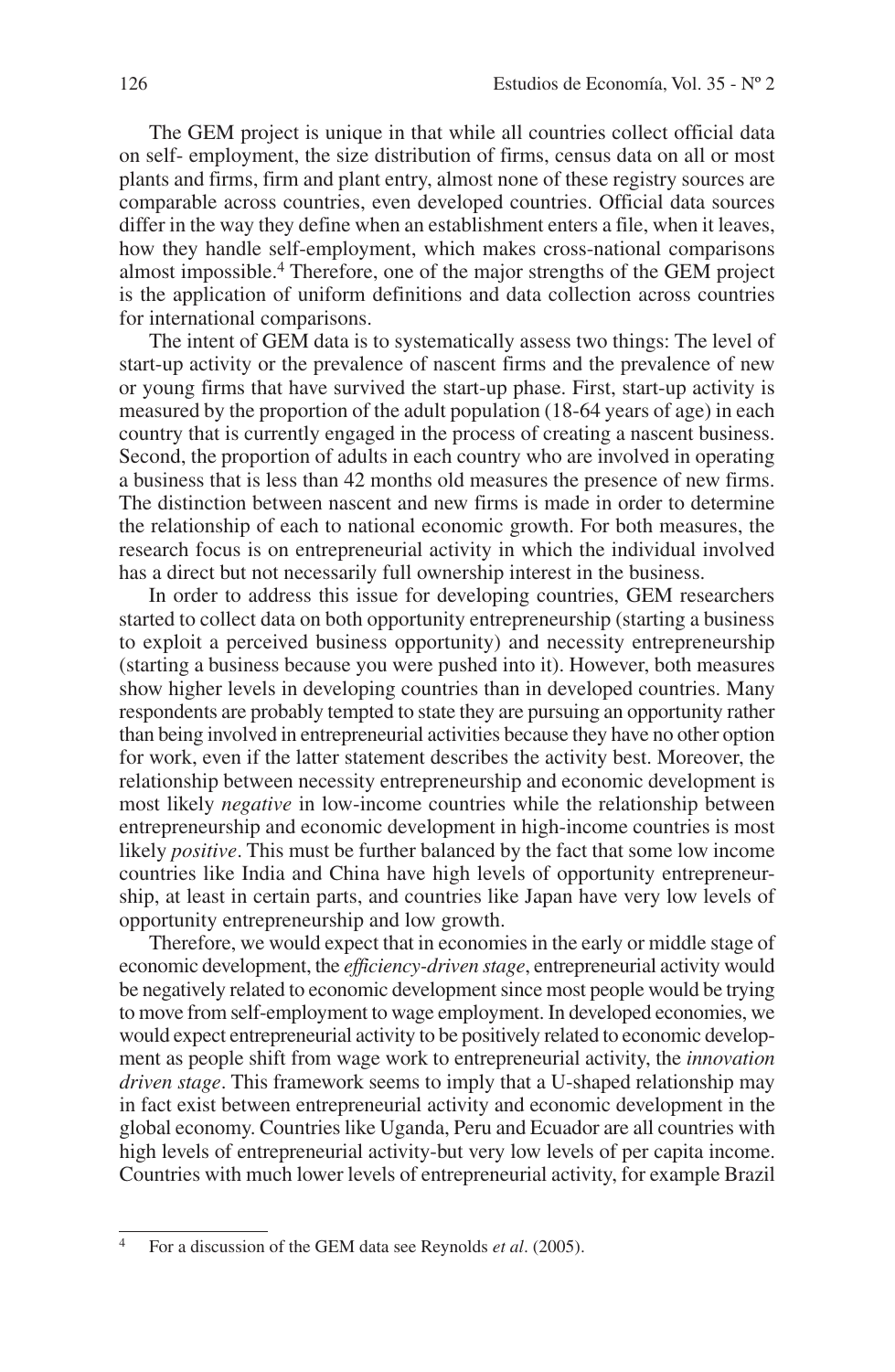andArgentina, appear to have higher levels of per capita income and are moving toward lower levels of entrepreneurial activity. The middle represents a set of countries that appear to be transitioning from a middle-income level to a higher income level and some have rising levels of entrepreneurial activity. High-income countries such as Germany, France, Belgium, Italy and Finland have relatively low levels of entrepreneurial activity. Two countries stand out as outliers: Japan, with one of the lowest levels of entrepreneurial activity, and the United States, with one of the highest levels of entrepreneurial activity.

This line of research has greatly expanded in the past decade. An important paper by Carree *et al.* (2002) examined the relationship between economic development and business ownership for OECD countries, and reaffirmed the existence of a U-shaped relationship. In a second important paper, Wennekers *et al.* (2005) for the first time regressed GEM data for nascent entrepreneurship on the level of economic development. They also found support for the U-shaped relationship between countries at different stages of development.

However, this literature is not without limitations for the study of entrepreneurship and development. There are three observations. First, the U-shaped approach is useful in understanding the decline in self-employment in developing countries both across countries and over time, but not useful or at least less useful, in explaining entrepreneurship (broadly defined). Second, the U-shaped approach is not very useful in explaining the role of entrepreneurship in developing countries in the *efficiency-driven stage* of development, either as they enter the *efficiency-driven stage* or leave the *efficiency-driven stage* (Acs and Amorós, 2008). Finally, while the U-shaped framework was originally developed to understand the increase in entrepreneurship in high-income OECD countries, the model is also of limited value here, as many have questioned the U-shaped model. Carree *et al.* (2007) suggested that the L-shaped and U-shaped relationship between entrepreneurship and economic development couldnít be distinguished empirically because not all countries are in the upward part yet.

The 2004 Global Entrepreneurship Report (Acs et al., 2005) started to pursue the idea of using the *opportunity-necessity ratio* as a composite indicator of entrepreneurial activity and economic development. Global Entrepreneurship Monitor (GEM) data are used to identify the type of activity in countries at different levels of development. Opportunity entrepreneurship represents the voluntary nature of participation and necessity, reflecting the individual's perception that such actions presented the best option available for employment but not necessarily the preferred option, as explained earlier. Opportunity entrepreneurship differs from necessity by sector of industry and with respect to growth aspirations. Opportunity entrepreneurs expect their ventures to grow more and provide more new jobs.

Finally, if the U-shaped measures are inadequate for understanding entrepreneurship in developed and developing countries, can we rely on other measures? Acs and Szerb (2008), Acs and Stenholm (2008), Ahmad and Hoffmann (2008), Klapper, Amit, Guillén and Quesada (2007), Acs, Desai and Klapper (2008), Virgill (2008), among others, are developing a new family of global entrepreneurship indices that point towards an S-shaped relationship and not a U-Shaped, one that is consistent with the stages of economic development model.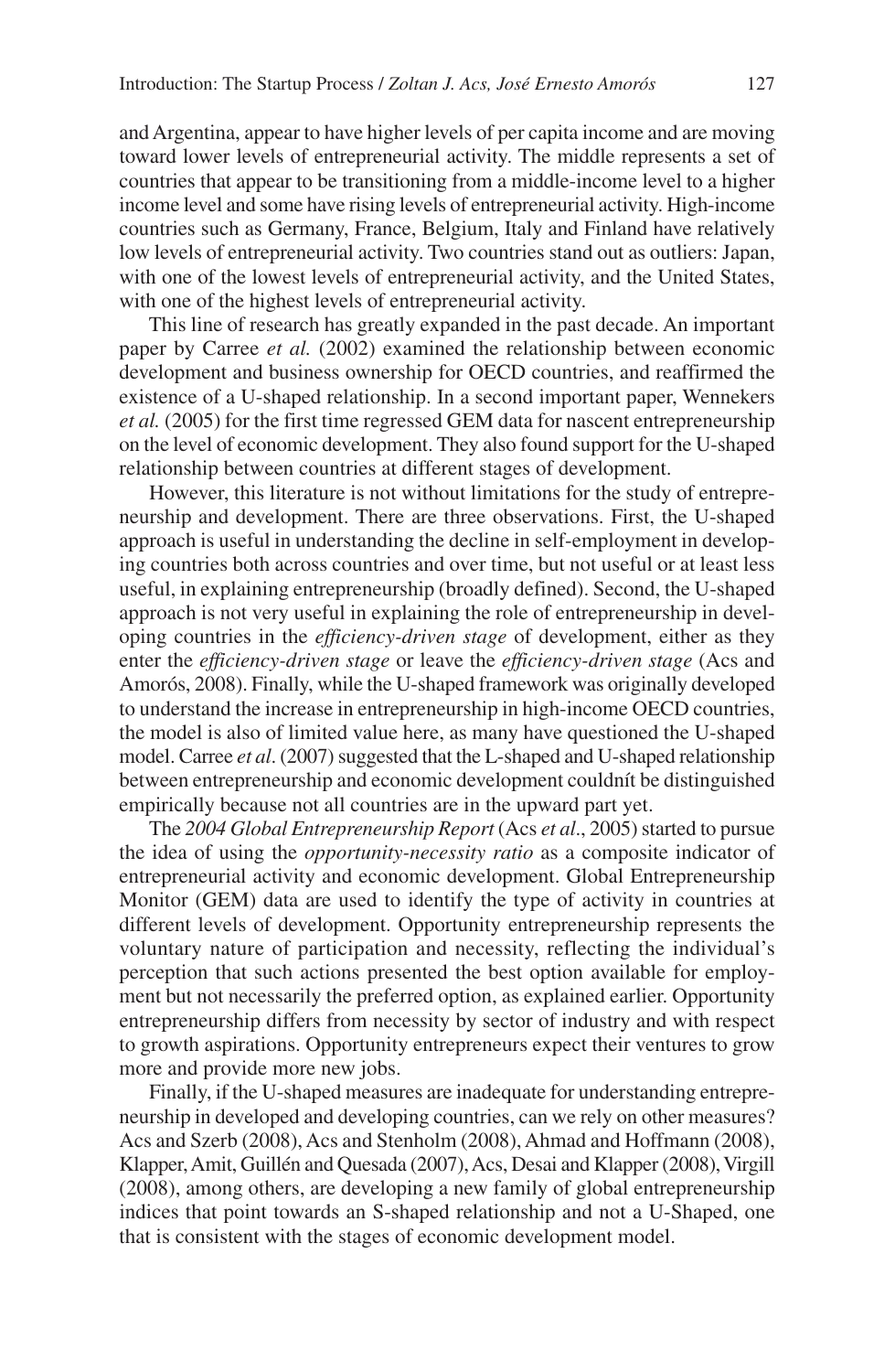### **IV. Overview of the papers**

This special issue on the startup process is structured to present multiple levels of analysis, beginning with the role of expectations. The first paper, Pia Arenius and Stefan Ehrstedt provide an examination of the entrepreneurial startup process in GEM countries. In the second paper by Siri Terjesen and Laszlo Szerb, provides a theory-grounded examination of the factors affecting firm growth. The third paper authored by José Ernesto Amorós, Miguel Atienza and Gianni Romaní examines the financing of entrepreneurial firms in Chile. Finally, Thomas Schøtt and Kent Wickstrøm Jensen examine entrepreneurship policy in developed and developing countries.

Arenius and Ehrstedt examine the success of the entrepreneurial start-up process. They examine whether individual-level factors and national culture are related to the ratio of nascent entrepreneurs to potential entrepreneurs, and to the ratio of baby business owners to potential entrepreneurs. To our knowledge there is very little research exploring the success of the entrepreneurial startup process and particularly looking at its variation across countries. Using a large sample of individuals in 35 countries they investigate the variables explaining the variation in the success rate. The results show clearly that transitions between the initial stages of the entrepreneurial startup process vary significantly in different countries. The results indicate that gender and age are explaining variables especially for the first transition from potential to nascent entrepreneur. However, it appears that national culture and education are not significant variables when explaining the transitions in the process. This can be regarded as rather surprising since these variables are otherwise often used as explanatory variables for entrepreneurial activity.

Terjesen and Szerb investigate three competing but complementary perspectives on factors related to entrepreneurial firm growth. Specifically, they examine individual (entrepreneur demographics, personal context), firm (demographics, strategy) and national environment (economic development) factors associated with the growth expectations of nascent (0-3 months), baby (3-42 months) and established (over 42 months) firms. Using 25,384 data points from Global Entrepreneurship Monitor (GEM)'s survey of entrepreneurial activity in 35 countries, we find male gender, personal acquaintance with an entrepreneur, innovative product/service, low levels of competition and based in less-developed countries are associated with high growth expectations for all three business stages. Nascent and baby firms' business growth expectations are also linked to having higher levels of start-up capital and outside investment. In contrast to some previous research, we find that a firm's initial size is the best predictor of growth expectations. Altogether, size-related factors (number of employees, number of owners, start-up capital) determine not only initial growth expectations, but also growth expectations at later firm stages. The law of disproportionate growth (i.e. a small number of firms are responsible for most expected job creation) holds for both start-ups and established businesses, although the latter are more rare. While both start-up and established firm growth expectations are higher in the developing countries, the fastest growing young firms are mainly found in developed countries.

Amorós, Atienza and Romaní show that the sources of financing oriented towards the first stages of the life cycle of firms, namely formal and informal,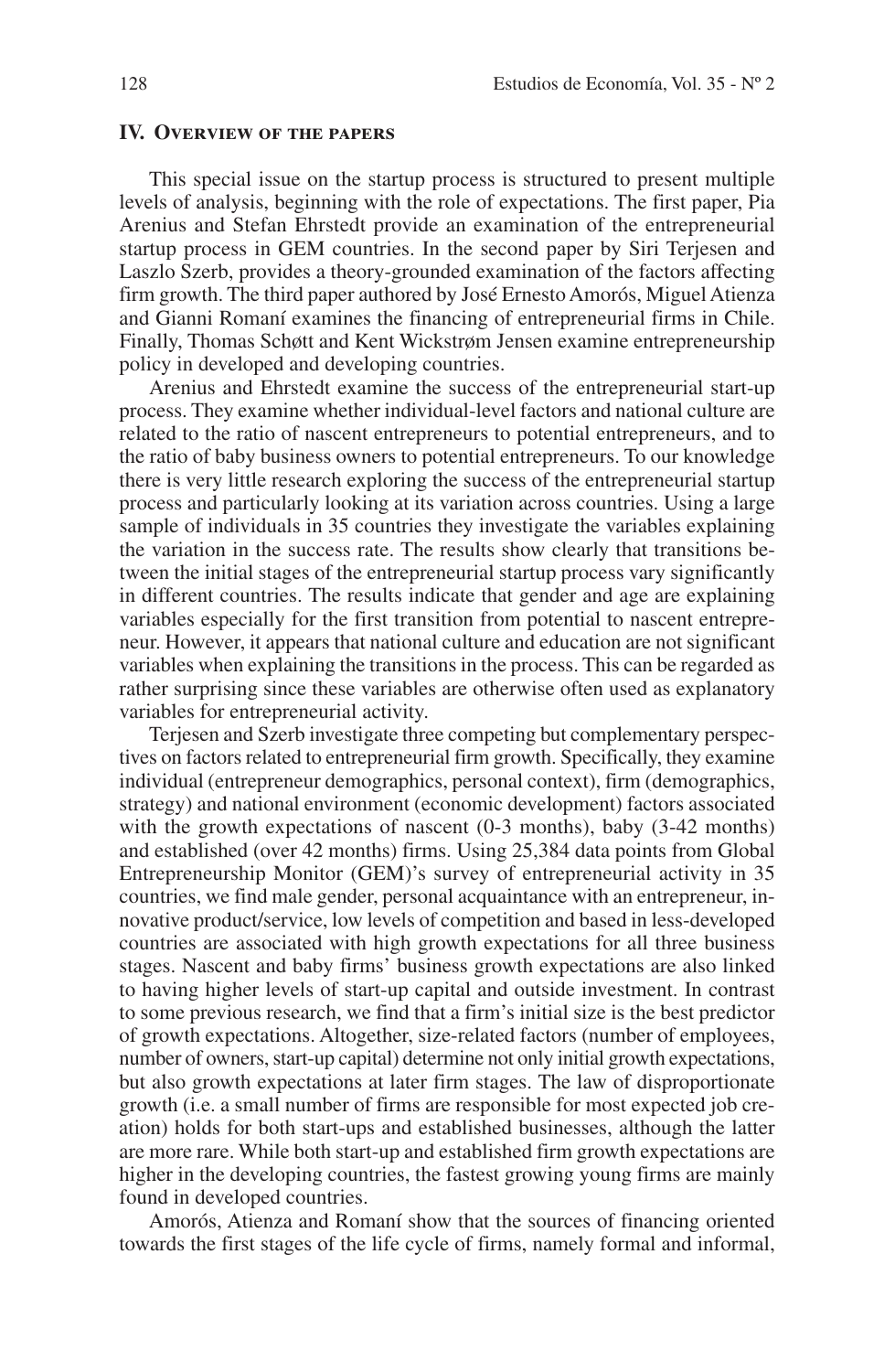may significantly influence economic performance. The aim of the paper is to analyze, using the information gathered by GEM Chile 2007, the role played by formal and informal equity funding to finance entrepreneurship and describes the evolution and supply of formal and informal equity sources oriented towards the first stages of the life cycle of firms in Chile, placing particular emphasis on public policies aimed at reducing the equity gap. Results show that while there is sufficient available funding in Chile, it is not being channeled to a sufficiently wide range of entrepreneurs. Most public initiatives during the past decade have adopted a supply-side perspective, focused on expanding formal venture capital and, more recently, business angels. In this respect, it is not yet possible to observe the complementariness that in principle should exist between these two sources of equity funding and informal venture capital supply is still highly dependent on public support.

Schøtt and Jensen compare the coupling between entrepreneurship policy and entrepreneurship activity in developed and developing countries. Using new institutional arguments, they argue that developing countries are prone to implement policies that (1) are based on experiences in developed countries which have not proven to transfer fittingly to developing economies, (2) are only partly implemented and are not internally consistent as a result of a lack of resources to do so, and (3) are more beneficial on paper than on actual activity. Following this perspective, the coupling between entrepreneurship policy and entrepreneurship activity is hypothesized to be lower for developing countries than for developed countries. Using GEM data correlating the TEA index of early-phase entrepreneurship with indicators of policies obtained from key expert informants supports this proposition.

#### **V. Conclusion**

The papers included in this issue contribute to understanding of the startup process. The conclusions of the papers in this special issue support the findings that the global economy is divided into three stages –the *factor-driven stage*; the *efficiency-driven stage*; *the innovation-driven stage–* and that in order to understand entrepreneurship in all three stages, entrepreneurship data needs to reflect the stages of development. This means moving away from simple measures of entrepreneurship across countries illustrating a U-shaped relationship to more complex measures, which are positively related to development.

#### **References**

- Acemoglu, D.; Aghion, P. & Zilibotti, F. (2007). "Distance to frontier, selection and economic growth". *Journal of the European Economic Association*, 4, 37-74.
- Acs, Z.J. & Amorós, J.E. (2008). "Entrepreneurship and competitiveness dynamics in Latin America". *Small Business Economics,* 31 (3), 305-322.
- Acs, Z. J. &Armington, C. (2006). *Entrepreneurship, geography and American economic growth.* (Cambridge: Cambridge University Press).
- Acs, Z. J. & Audretsch, D. B. (1988). "Innovation in Large and Small Firms: an Empirical Analysis". *American Economic Review*, 78 (4), 678-690.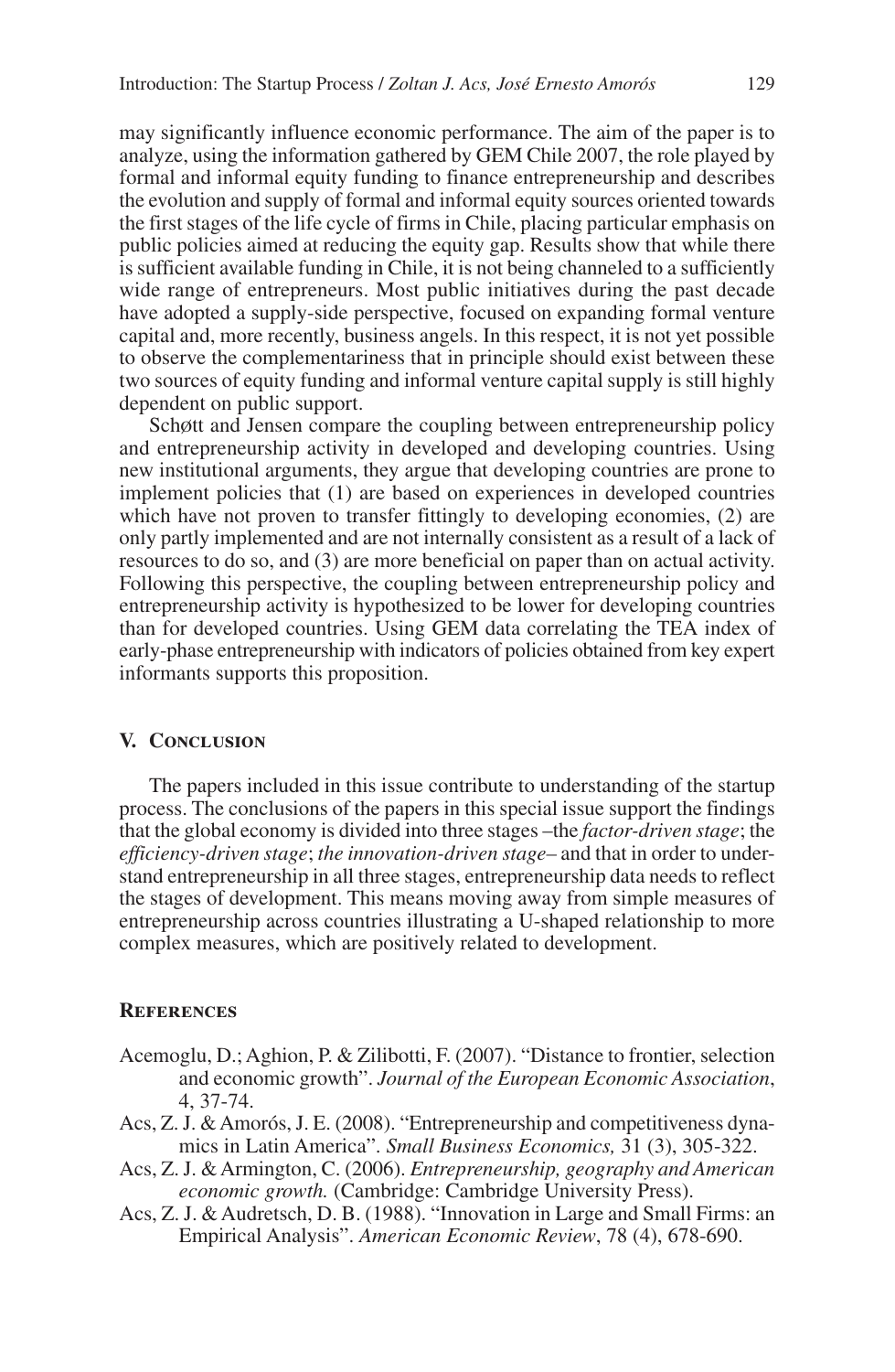- Acs, Z. J. & Stenholm, P. (2008). "A global entrepreneurship index using GEM data, School of Public Policy". George Mason University, mimeo.
- Acs, Z. J. & Szerb, L. (2008). "A complex global entrepreneurship context index (CEC)". Faculty of Business and Economics, University of Pecs, mimeo.
- Acs, Z. & Szerb, L. (2007). "Entrepreneurship, economic growth and public policy". *Small Business Economics,* 28 (2/3), 109-122.
- Acs, Z. J. & Varga, A. (2005). "Entrepreneurship, agglomeration and technological change". *Small Business Economics,* 24 (3), 323-334.
- Acs, Z. J.; Arenius, P.; Hay, M., and M. Minniti (2005). 2004 *Global Entrepreneurship Monitor.* (London U.K. and Babson Park, MA: London Business School and Babson College).
- Acs, Z.; Audretsch, D., and Evans, D. (1994). "Why does the self-employment rate vary across countries and over time?". *Discussion Paper* Nº 871, Center for Economic Policy Research, January 1994.
- Acs, Z.J.;Audretsch, D.B. & Feldman, M. (1994). "R&D spillovers and recipient firm size". *The Review of Economics and Statistics,* 76 (2), 336-340.
- Acs, Z.J.; Desai, S. & Klapper, L.F. (2008). "What does'entrepreneurship' data really show?". *Small Business Economics,* 31 (3), 265-281.
- Acs, Z. J.; Audretsch, D.; Braunerhjelm, P., and Carsson, B. (2006). "The Knowledge Spillover Theory of Entrepreneurship". Center for Economic Policy Research, London.
- Acs, Z.J.; Gorman, C.; Szerb, L., and Terjesen, S. (2007). "Can the Irish miracle be repeated in Hungary?". *Small Business Economics*, 28 (2-3) 123-142
- Ahmad, N. & Hoffmann, A. N. (2008). "A framework for addressing and measuring entrepreneurship". *OECD Statistics Working Paper, 2*. Retrieved May 9, 2008, from: http://ssrn.com/abstract=1090374.
- Aitken, B.; Hanson, G.H. & Harrison, A.E. (1997). "Spillovers, foreign investment and export behavior". *Journal of International Economics,* 43 (1-2), 103-132.
- Amorós,J. E.,Atienza, M., and Romaní, G. (2008). "Formal and Informal Equity Funding in Chile ". *Estudios de Economía*, this issue.
- Aquilina, M.; Klump, R., and Pietrobelli, C. (2006). "Factor substitution, average firm size and economic growth". *Small Business Economics*, 26 (3), 203-214.
- Arenius, P. & Ehrstedt, S. (2008). "Variation in the level of activity across the stages of the entrepreneurial startup process - evidence from 35 countries". *Estudios de Economía*, this issue.
- Audretsch, D. B. (2007). *Thee entrepreneurial society.* (Oxford: Oxford University Press).
- Autio, E. (2007). Global Entrepreneurship Monitor. (2007). Global Report on High Growth Entrepreneurship. Wellesley, MA/ London: Babson College and London Business School.
- Baumol, W. (2002). *The free-market innovation machine: Analyzing the Growth Miracle of Capitalism.* (Princeton: Princeton University Press).
- Baumol, W. J.; Litan, R. E. & Schramm, C. J. (2006). *Good capitalism bad capitalism: and the economics of growth and prosperity.* (New Haven: Yale University Press).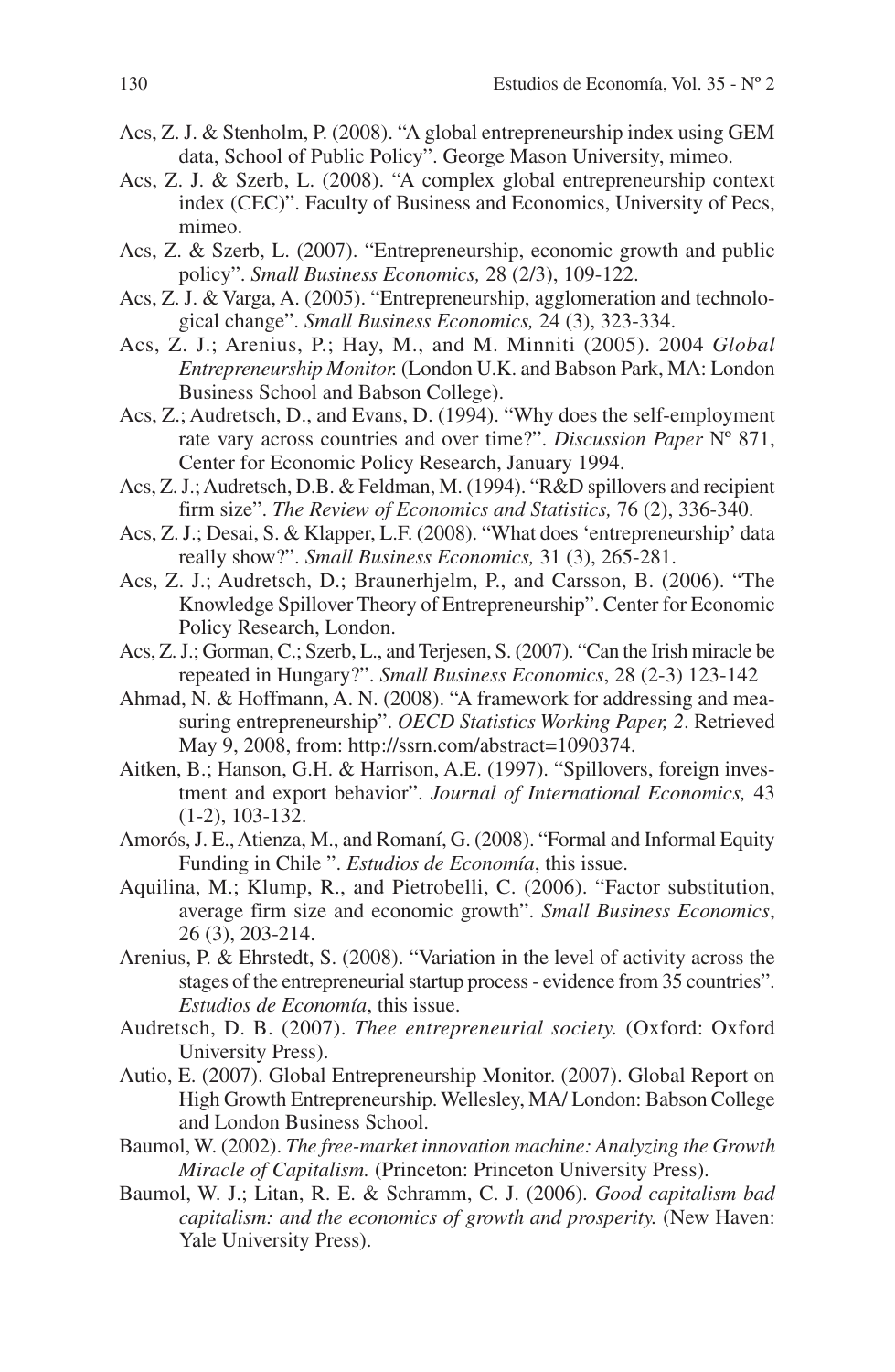- Blau, D. (1987). "A time-series analysis of self-employment in the United States". *Journal of Political Economy* 95 (3): 445-67.
- Carree, M.; van Stel, A.; Thurik, R. & Wennekers, S. (2007). "The relationship between economic development and business ownership revisited". *Entrepreneurship and Regional Development*, 19 (3), 281-291.
- Carree, M. A.; Stel, A. J. van; Thurik, A. R. & Wennekers, A.R.M. (2002). "Economic development and business ownership: an analysis using data of 23 OECD countries in the period 1976-1996". *Small Business Economics*, 19, 271-290.
- De Clercq, D.; Hessels, J. & Stel, A. van (2008). "Knowledge spillovers and new venturesí export orientation". *Small Business Economics,* 31 (3), 283-303.
- Easterly, W. (2001). "The lost decade: Developing countries stagnation in spite of policy reform 1980-1998". *Journal of Economic Growth*, 6, 135.
- Evans, D. & Leighton, L. S. (1989). "The determinants of Changes in U.S. Selfemployment, 1968-1987". *Small Business Economics* 1 (2): 111-119.
- Henderson, R. & Clark, K. (1990). "Architectural innovation: The reconfiguration of existing product technologies and the failure of established firms". *Administrative Science Quarterly*, 35 (1), 9-30.
- Jorgenson, D. W. (2001). "Information technology and the U.S. economy". *American Economic Review*, 91 (1): 1-32.
- Klapper, L.;Amit,R.; Guillén, M. F., and Quesada,J. M.(2007). "Entrepreneurship and firm formation across countries". *Development Research Group Working Paper* Nº XX (Washington D.C.: World Bank).
- Kuzents, S. (1966). *Modern economic growth.* (New Haven: Yale University Press).
- Levie, J. & Autio, E. (2008). "A theoretical grounding and test of the GEM model". *Small Business Economics*, 31 (3), 235-263.
- North, D. (1990). *Institutions, institutional change and economic performance.* (Cambridge: Cambridge University Press).
- Porter, M.E. (1990). *The competitive advantage of nations.* (New York: Macmillan).
- Porter, M.; Sachs, J. & McArthur, J. (2002). "Executive summary: competitiveness and stages of economic development", in Porter, M.; Sachs, J.; Cornelius, P. K.; McArthur, J. W., and Schwab, K. (eds.), *The Global Competitiveness Report 2001-2002*. Oxford University Press, NewYork, pp. 16-25.
- Reynolds, P.; Bosma, N.; Autio, E.; Hunt, S.; De Bono, N.; Servais, I.; Lopez-Garcia, P. & Chin, N. (2005). "Global entrepreneurship monitor: data collection design and implementation, 1998-2003". *Small Business Economics,* 24 (3): 205-231.
- Roper, S. & Love, J. H. (2002). "Innovation and export performance: evidence from the UK and German manufacturing plants". *Research Policy*, 31 (7), 1087-1102.
- Schøtt, T. & Jensen, K. W. (2008). "The Coupling between Entrepreurship and Public Policy: Tight in Developed Countries but Loose in Developing Countries". *Estudios de Economía,* this issue.